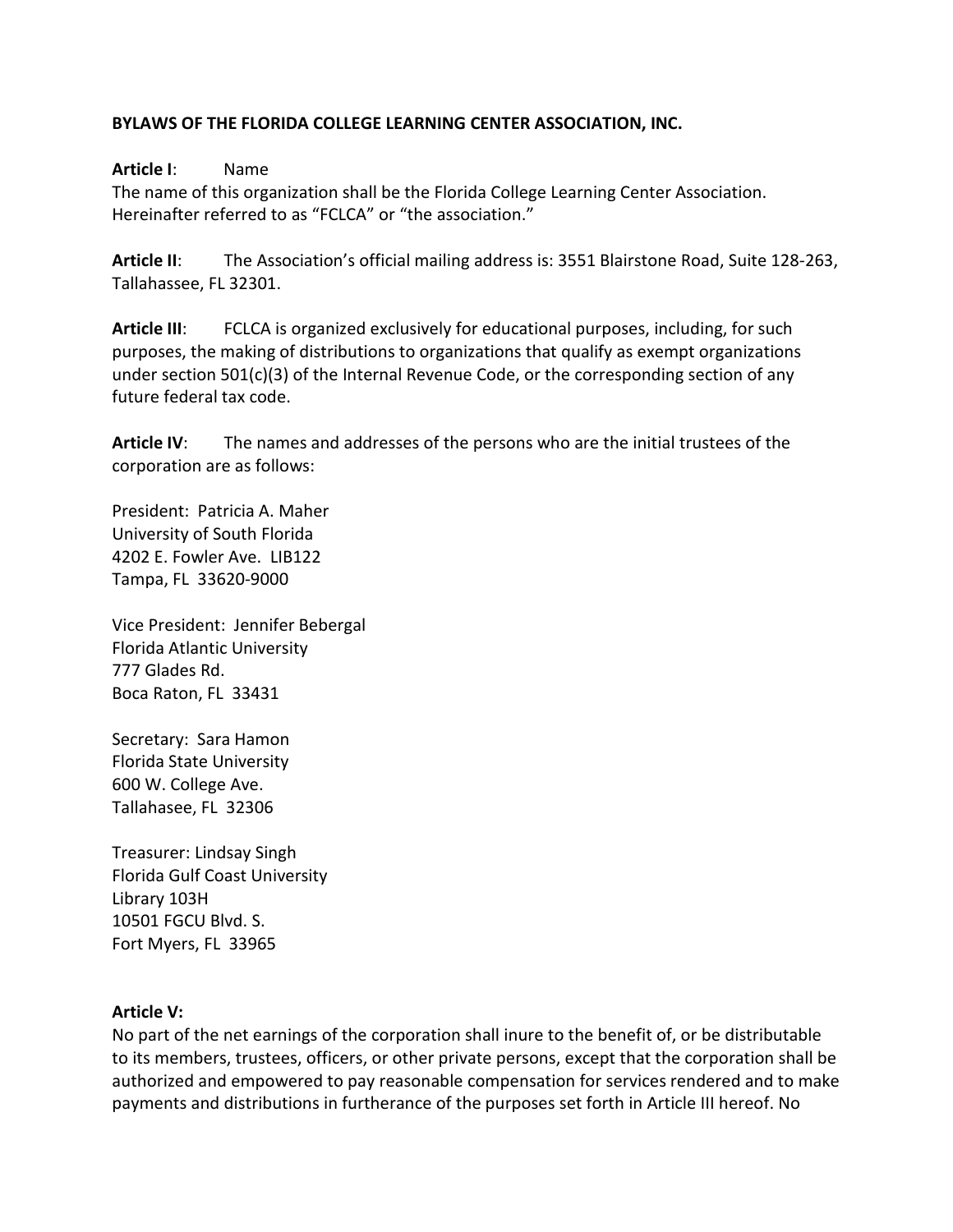substantial part of the activities of the corporation shall be the carrying on of propaganda, or otherwise attempting to influence legislation, and the corporation shall not participate in, or intervene in (including the publishing or distribution of statements) any political campaign on behalf of or in opposition to any candidate for public office. Notwithstanding any other provision of these articles, the corporation shall not carry on any other activities not permitted to be carried on (a) by a corporation exempt from federal income tax under section  $501(c)(3)$  of the Internal Revenue Code, or the corresponding section of any future federal tax code, or (b) by a corporation, contributions to which are deductible under section  $170(c)(2)$  of the Internal Revenue Code, or the corresponding section of any future federal tax code.

## **Article VI:**

Upon the dissolution of the corporation, assets shall be distributed for one or more exempt purposes within the meaning of section 501(c)(3) of the Internal Revenue Code, or the corresponding section of any future federal tax code, or shall be distributed to the federal government, or to a state or local government, for a public purpose. Any such assets not so disposed of shall be disposed of by a Court of Competent Jurisdiction of the county in which the principal office of the corporation is then located, exclusively for such purposes or to such organization or organizations, as said Court shall determine, which are organized and operated exclusively for such purposes.

# **Article VII: Purpose**

Section 1. The purpose of the organization is to create a network of college learning support professionals in postsecondary institutions operating in the state of Florida. Objectives of the organization are:

- a) To support learning assistance professionals as they develop and maintain learning centers, programs, and services to enhance student learning at the postsecondary level.
- b) Promote professional standards in the areas of administration and management, program, curriculum design, evaluation and research;
- c) Act on learning assistance issues at the local and state levels;
- d) Assist in the creation of new and enhance existing learning centers and programs;
- e) Provide opportunities for professional development, networking, and idea exchange through conferences, workshops, institutes, and publications
- f) Coordinate efforts with related professional associations; and offering forums for celebrating and respecting the profession.

# **Article VIII:** Membership

Section 1. Membership shall be open to, but not restricted to, learning center professionals in postsecondary institutions operating within the state of Florida. Types of membership shall be individual*.*

Section 2. Individual memberships are opened to any person who is actively involved in or interested in postsecondary learning centers or related activities in a postsecondary institution operating within the state of Florida. Individual memberships carry voting privileges.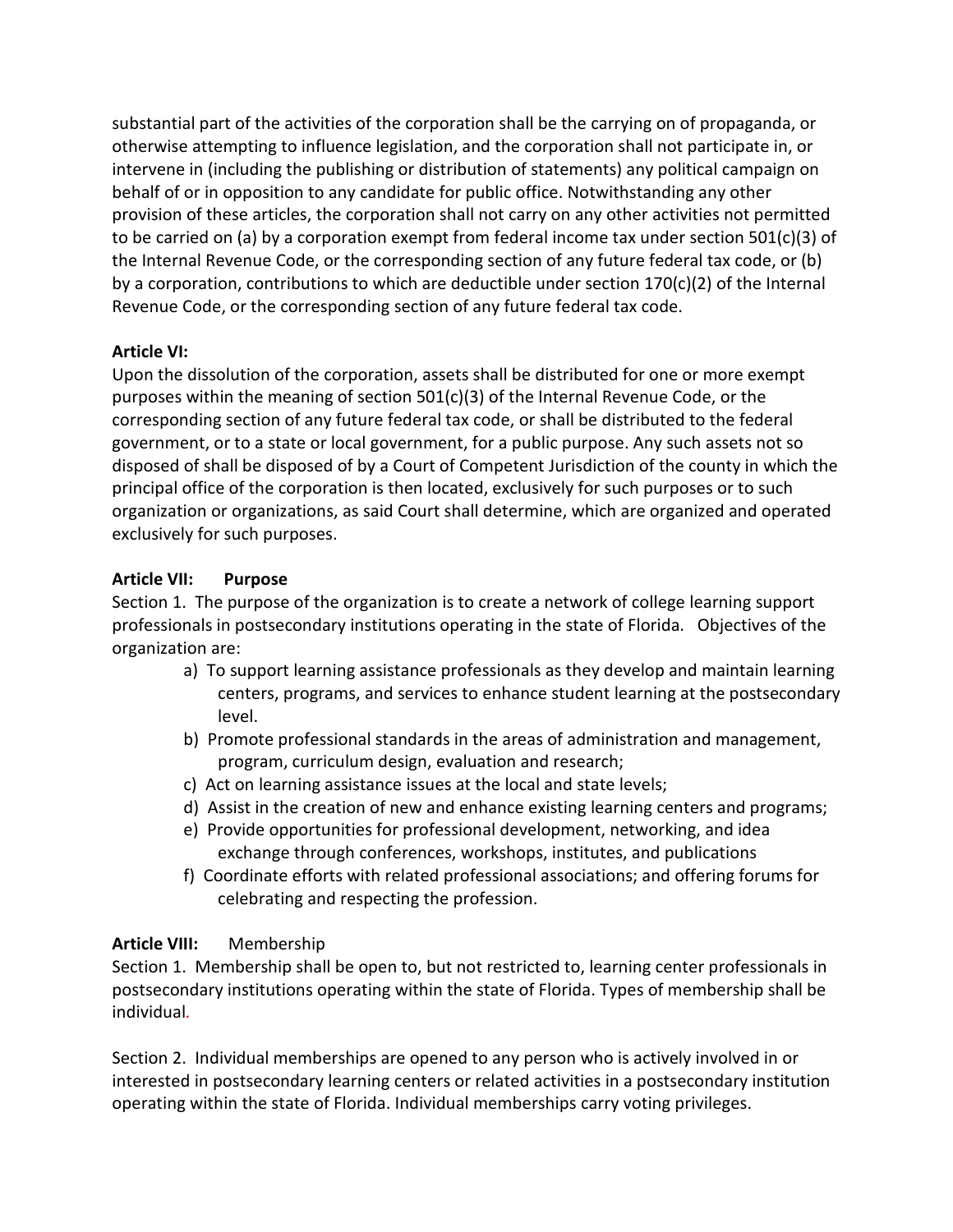Section 3. Emeritus memberships are opened to any person who is retired from the learning center profession and who wishes to participate in the benefits and enrichment of association with members currently practicing the profession. Dues for Emeritus members may be established at a reduced rate. Emeritus memberships carry voting privileges.

Section 4. Lifetime memberships are open to those individuals who have been awarded the recognition of the Association for service to the learning center profession and practice. Lifetime membership will have no dues associated with the status. Lifetime memberships carry voting privileges.

Section 5. To remain in good standing, members shall be current in any assessed membership dues.

Section 6. FCLCA Executive Board members are required to be current, active members of NCLCA, and all FCLCA members are strongly encouraged to join NCLCA as well, so that they may take full advantage of the many benefits of membership.

Section 7. The Association does not discriminate because of ethnic background, national heritage, sex, religious affiliation, sexual orientation, age, or disability.

Section 8. Membership Year. The membership year will begin on April 1 and terminate March 31 the next calendar year.

Section 9. Renewals. Memberships may be renewed with an application, and payment of the annual dues.

Section 10. Dues. Dues will be \$25/year for individuals and \$10 /year for students enrolled at least halftime in a postsecondary institution. Those seeking student rates should include proof of student status. Dues for Emeritus members will be \$10/year. Changes in the amount of dues may be recommended by the treasurer or a majority of the membership and shall be passed by two-thirds (2/3) vote of the membership.

## Article IX: Board of Directors

Section 1. General Powers and Number.

The business and affairs of the Association shall be managed by its Board of Directors according to the Association's Bylaws. The number of Directors of the Association shall be seven (7). All Board of Directors will serve on a voluntary basis with no monetary remuneration from the Association, including expenses unless approved by the Board.

Section 2. Composition. The Board of Directors shall consist of the following officers of the Association: President, Immediate Past-President, Vice-President, Secretary, Treasurer, Marketing/Publications Officer, and Professional Development Officer.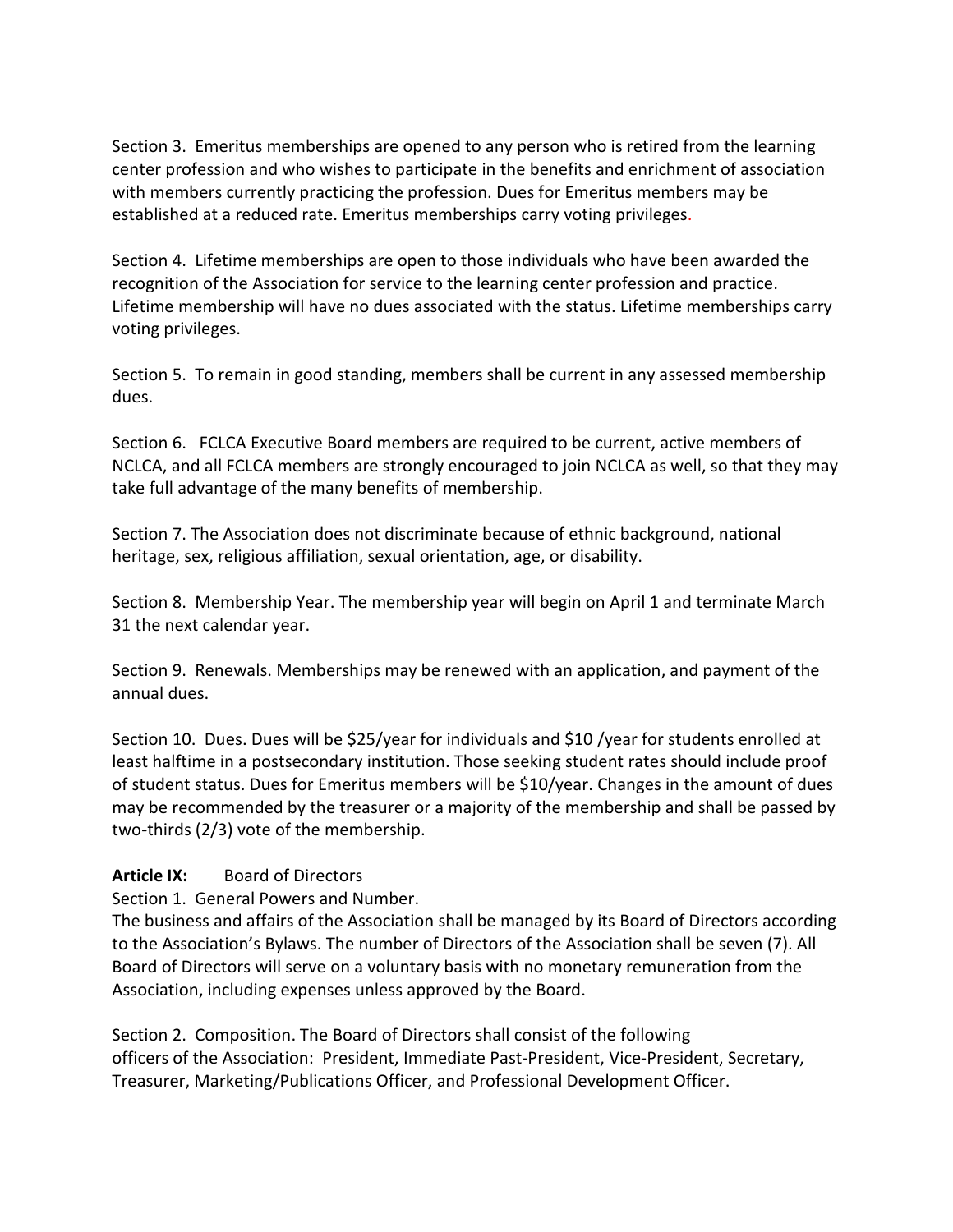Section 3. Tenure and Qualifications. Each Director shall hold office until his/her successor shall have been elected, or until his/her death, resignation or removal. A Director may resign at any time by filing his/her resignation with the President of the Association.

Section 4. Vacancies. Temporary vacancies in the office of Director may be filled for the remainder of the unexpired term by appointment of the President.

Section 5. Meetings/Notice.

a) The Board of Directors shall meet in open session not less than twice annually. One of these meetings will be held during the statewide association annual meeting and the other at the national association's annual conference. The agenda of these meetings shall be set by the President in consultation with the Board of Directors. Members of the Association may place items on the agenda by notifying a member of the Board of Directors. The President shall give notice of the meetings to the members of the Board at least thirty (30) days in advance.

b) Special Meetings. Special meetings of the Board may be called by the President or at the request of any two Directors. The President shall designate the time and place for any such special meetings and shall give notice to each Director at least seven (7) days in advance of the meeting. The notice for this meeting shall state the business to be conducted. At such special meeting, no business other than that stated in the notice shall be transacted.

c) Notice. Written notice of any meeting of the Board of Directors shall be delivered individually to each Director by electronic mail.

Section 6. Quorum/Voting. Five (5) Directors shall constitute a quorum for the transaction of business at any meeting of the Board of Directors. Each member of the Board of Directors shall be entitled to one vote at any meeting of the Board of Directors. To be enacted, all motions must receive a majority vote of the Directors.

Section 7. Actions Without a Meeting. Unless otherwise restricted by law or the Bylaws, any action required or permitted to be taken at any meeting of the Board of Directors or of any committee thereof may be taken without a meeting, if prior to or after such action a written consent or confirmation thereto is signed by all members of the Board or of such committee, as the case may be, and such written consent is filed with minutes of proceedings of the Board or committee. Actions requiring expenditures of corporate funds in excess of \$100.00 must have prior Board approval.

Section 8. Manner of Acting. The act of the majority of the Directors shall be the act of the Board of Directors, unless the act of a greater number is required by law or by these Bylaws.

Section 9. Conduct of Meetings. The President, and in his/her absence, the Vice-President, and in his/her absence, any Director chosen by the Directors present, shall call meetings of the Board of Directors to order and shall act as chairperson of the meeting. The Secretary of the Association shall act as secretary of all meetings of the Board of Directors, but in the absence of the Secretary, the presiding officer may appoint any Director or any other person present to act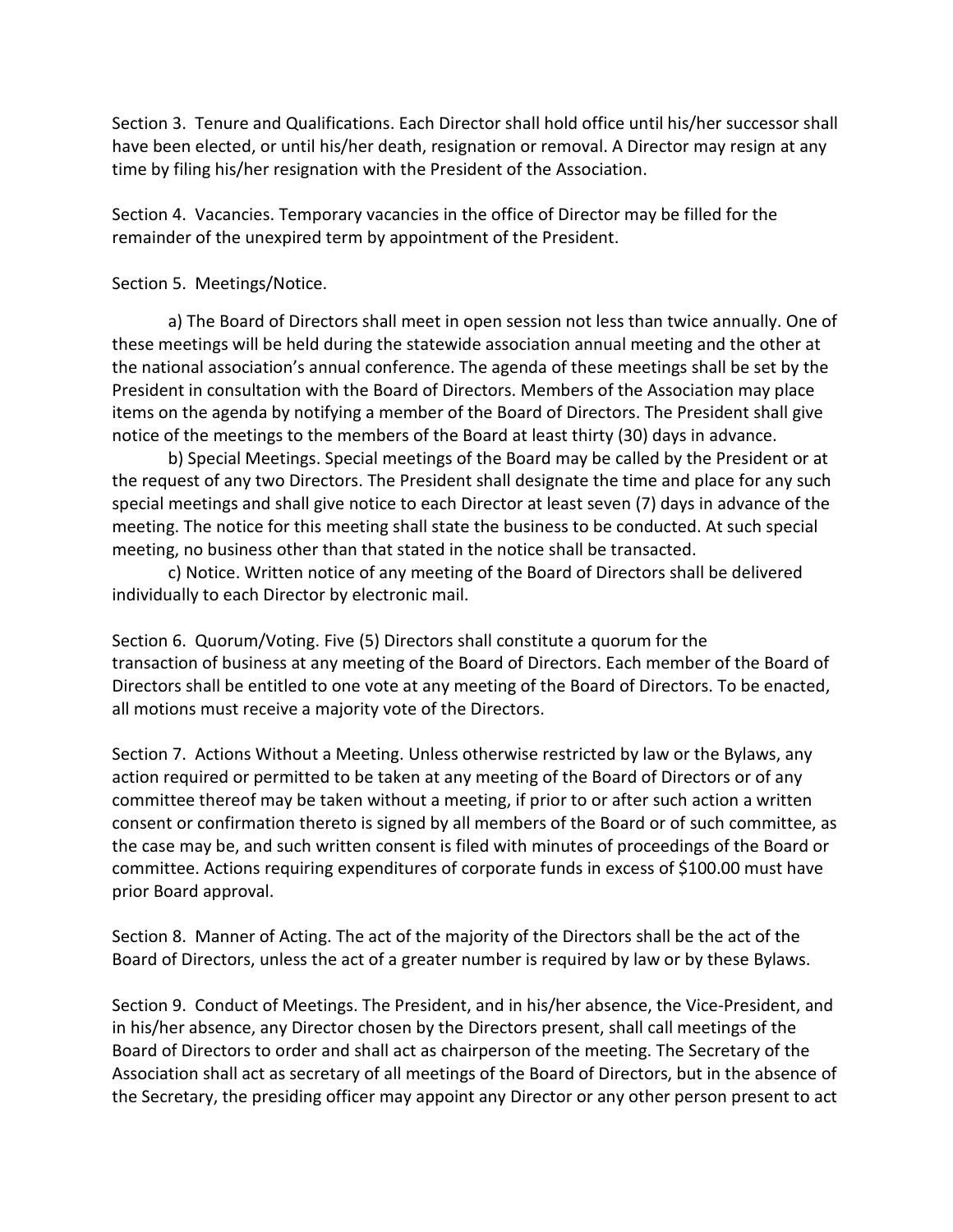#### as secretary of the meeting.

Section 10. Presumption of Assent. A Director of the Association who is present at a meeting of the Board of Directors or a committee thereof which he/she is a member at which action on any association matters taken shall be presumed to have assented to the action taken unless his/her dissent shall be entered in the minutes in the meeting or unless he/she shall file written dissent by registered mail or electronic mail, to the Secretary of the Association immediately after the adjournment of the meeting. Such right to dissent shall not apply to a Director who voted in favor of the action.

## **Article X**: Officers

Section 1. Election and Term of Office. The officers of the Association shall be a President, Immediate Past President, Vice-President, Secretary, Treasurer, Professional Development Officer, and Marketing/Publications Officer. Officers (other than the President and Past President) are elected biannually by being nominated by the Nomination Committee first, and then elected by receiving a majority of the votes cast by secret ballot of the membership. The President shall assume the office of Past President for the year immediately following the expiration of his term as president. In the case of new Board positions, candidates will be appointed by the Board for the first term, but elected for all subsequent terms. The Vice-President is elected annually according to this procedure. Officers shall assume office at the close of the annual statewide meeting held in the year in which they are elected (or when the term as President or Vice-President expires), and serve until the close of the annual statewide meeting one year hence for President and Vice-President, and two years hence for all other officers, or until death, resignation, or removal.

Section 2. Recall. A petition signed by one-fifth (1/5) of the membership is required to initiate the recall of any officer of the Association. Such recall then requires a regular motion, and a majority vote of the membership or two-thirds (2/3) vote of those members present at any annual meeting of the statewide Association.

Section 3. Vacancies. The President may temporarily fill any vacancy among the officers by designating a replacement from among the members of the Association who shall serve until the next annual successor shall be elected.

Section 4. President. The President shall carry out the following responsibilities:

- a) Be the principal officer of the statewide Association and subject to the control of the Board of Directors, shall in general supervise and control all business and affairs of the Association;
- b) Act as chairperson and presiding officer of the Board of Directors, shall act as presiding officer at every meeting of the membership of the statewide Association, and prepare the agenda for these meetings;
- c) Call special meetings of the statewide Board of Directors;
- d) Be an ex/officio member of all standing committees and Task forces;
- e) Act as liaison and official representative to other professional associations;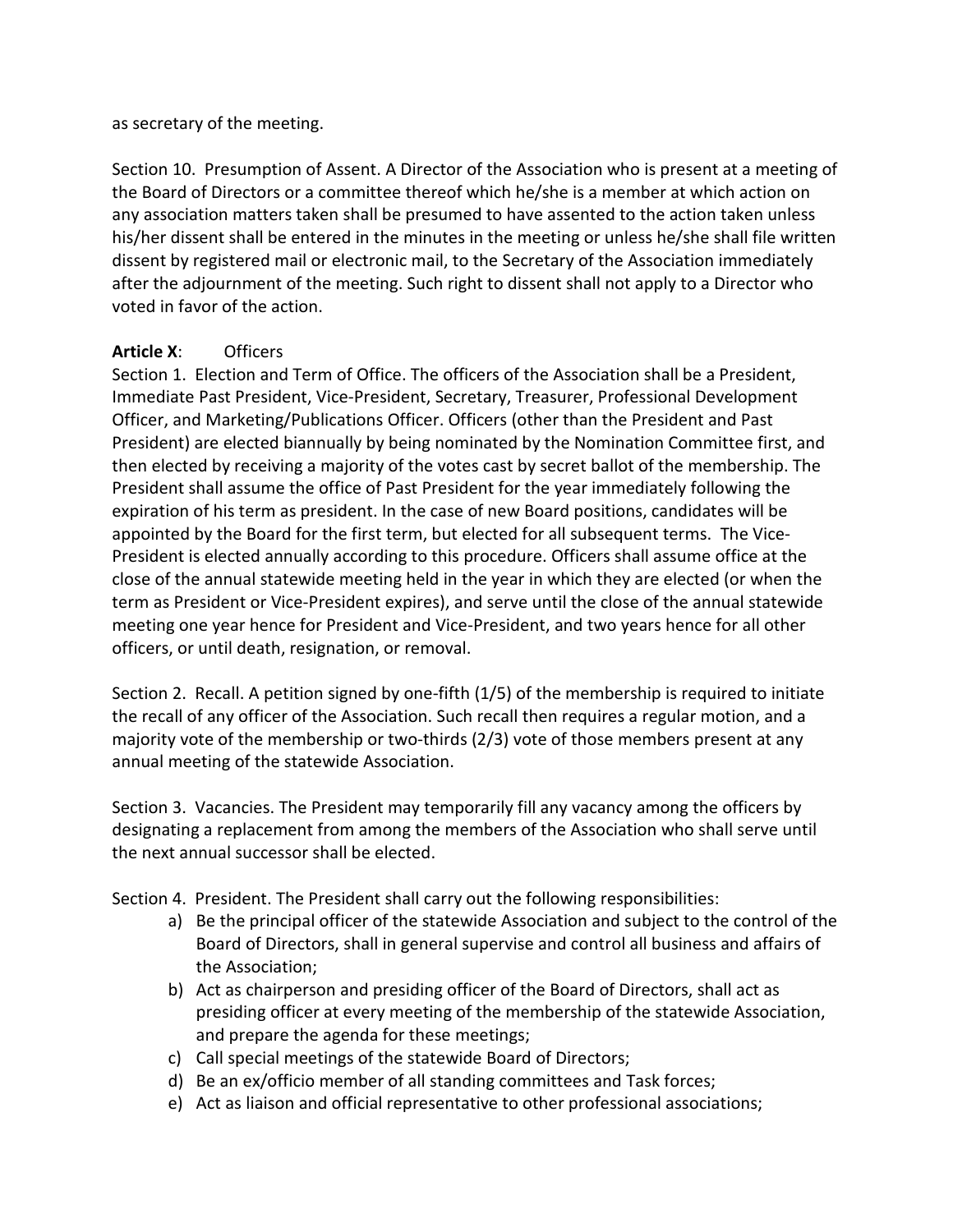- f) Serve as liaison to national association (NCLCA);
- g) Ensure effective transitions for all offices;
- h) Establish and maintain the calendar for his/her presidential year;
- i) Draft position papers on topics of professional ethics, standards for the adoption of the membership or issues affecting learning assistance professionals;
- j) Coordinate research activities of the Association.

Section 5. Immediate Past President. The Immediate Past President shall:

- a) Act as parliamentarian;
- b) Serve as an advisor;
- c) Chair the Nomination Committee and coordinate all functions of the election of officers, including the tabulation of votes with the assistance of the President;
- d) Serve as a mentor to new learning centers;

Section 6. Vice-President. The Vice-President shall:

- a) Assume the duties of the President in the President's absence;
- b) Chair the Professional Development Committee which includes coordination of statewide annual meeting/conference;
- c) Coordinate any other professional development activities;
- d) Assume the office of President after serving one year as Vice-President.

Section 7. Secretary. The Secretary shall:

- a) Record the minutes of all business meetings of the membership and of the Board of Directors;
- b) Prepare and submit to the membership any Bylaw revisions;
- c) Notify members of all ratified changes in the Bylaws and maintain the accurate, most current copy of the same;
- d) Ensure that all notices are duly given in accordance with the provisions of these Bylaws or as required by law;
- e) Maintain and update the archives and records of the association;
- f) Evaluate and identify new means of enhancing communications among the Board of Directors, NCLCA and FCLCA membership and educators working in the field of learning assistance.
- g) Create, coordinate, and distribute all promotional material and official correspondence of the Association;
- h) Serve on the Professional Development Committee to assist with the planning of the annual statewide meeting/conference;
- i) Maintain and analyze a database of membership records;
- j) Serve as registrar for statewide annual meeting
- k) Coordinate membership drives for retention and recruitment;
- l) Development, maintenance and oversight of Association website.

Section 8. Treasurer. The Treasurer shall: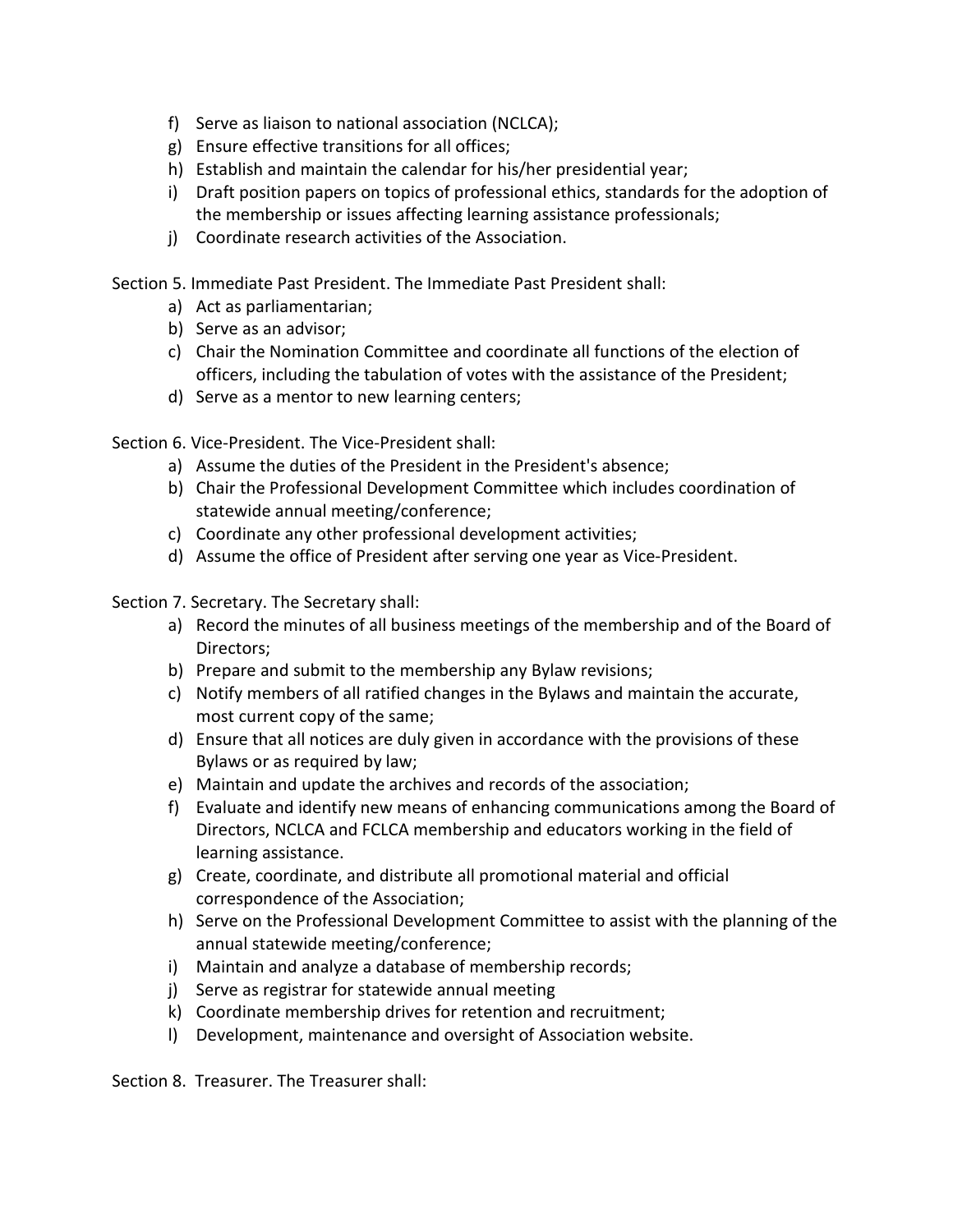- a) Receive, record, hold and disburse all monies of the Association at the direction of the Board of Directors;
- b) Arrange for an annual compilation of the treasurer's accounts;
- c) Present an annual statement of the Association's accounts to the membership;
- d) Prepare the Annual Budget in conjunction with the board;
- e) Arrange to have any tax forms or forms regarding the legal status of the Association properly prepared and submitted; and
- f) Collect and account for monies related to the annual meetings and conferences.
- g) Receive and process membership dues and conference registration fees;

Section 9. Marketing /Publications Officer. The Marketing/Publications Officer shall:

- a) Manage the FCLCA website
- b) Serve as a member of the Annual Conference Planning Committee
- c) Work in collaboration with FCLCA Board members and the general membership in the development of future publications such as online forums or an E-Newsletter

Section 10. Professional Development Officer

- a) Assist the Vice President in the coordination of the annual statewide conference
- b) Coordinate the conference proposal and selection process from requests, through review, to final decision recommendations to the full Board
- c) Coordinate conference presenter process including notification, post-session surveys, survey/assessment data, collecting presentations for the website and coordinating moderators.

## **Article XI**: Finances

Section 1. By two-thirds (2/3) vote of the membership, members may levy assessments against themselves.

Section 2. Expenditures of organizational funds shall be governed by policies established by the Board of Directors.

## **Article XII**: Affiliations

Section 1. The Association is a statewide level affiliate of the National College Learning Center Association (NCLCA).

**Article XIII**: The Terms of Office and Responsibilities of Standing Committees. Section 1. Appointments to Standing Committees.

This organization will have three standing committees: Nomination Committee (chaired by Immediate Past President), the Professional Development Committee (chaired by the Professional Development Officer), and the Marketing/Publications Committee (chaired by the Marketing/Publications Officer).

Section 2. Duration and Service on Standing Committees. Chairpersons of the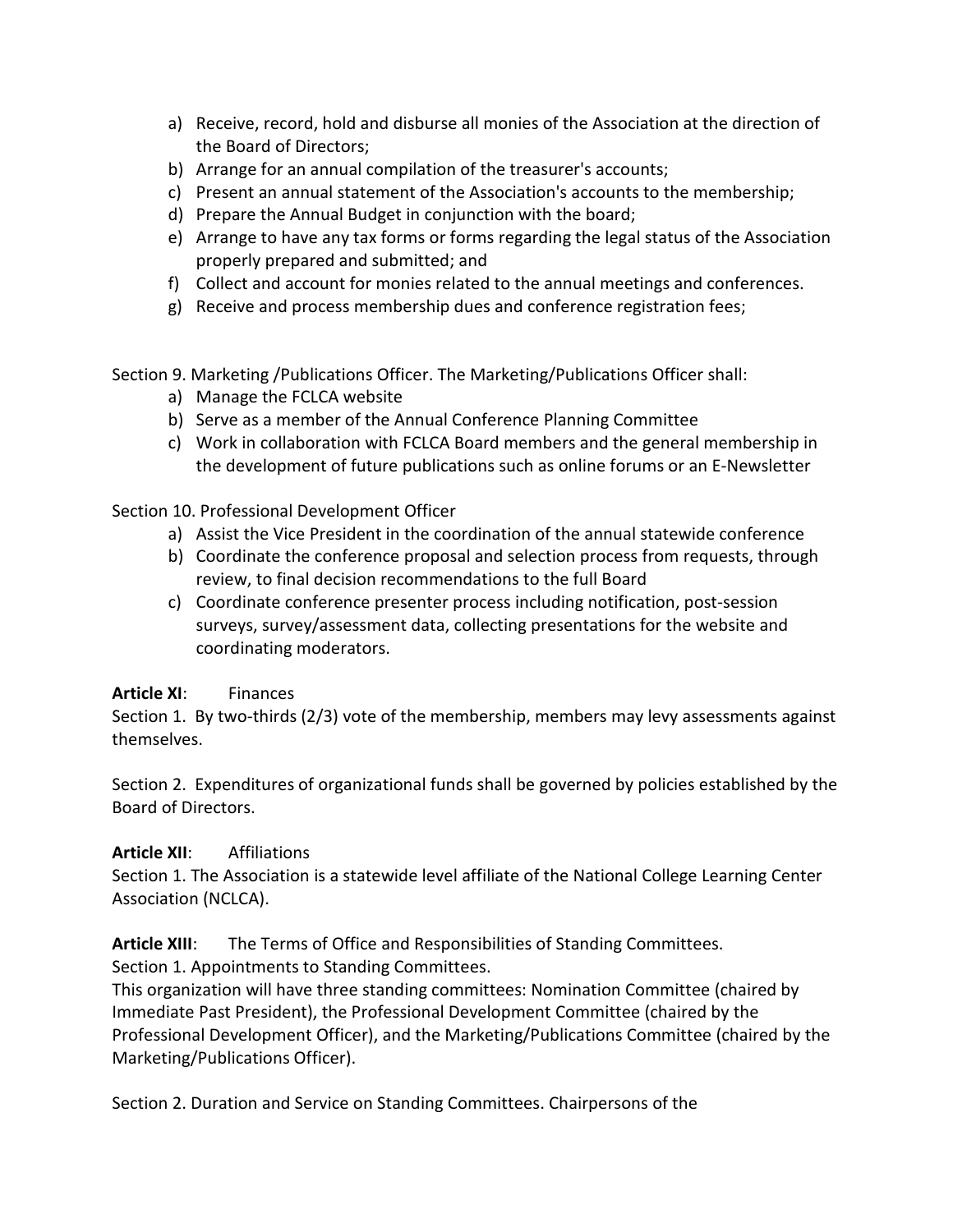Standing Committees serve during their term of office. All other committee members serve from the end of the statewide annual meeting until the following statewide annual meeting.

Section 3. Meetings of the Standing Committees. The Standing Committees shall meet at the annual meeting and if necessary at intervals agreed upon by the committee.

Section 4. Procedure for Formation of New Standing Committee. The Board of Directors may by a majority vote form new Standing Committees necessary to further the purpose of the Association.

Section 5. Procedure for Formulation of Task Forces. As needed, task forces may be established on a temporary basis; the time limit, charge and chairperson for a task force shall be set by the President with the approval of the Board of Directors.

- Section 6. The Standing Committees' membership and responsibilities shall be the following: a) Professional Development Committee
	- 1) Members. The Professional Development Committee shall have five (5) members including the Professional Development Officer and Vice-President who serve as Committee Chairs.
	- 2) Responsibilities.

2.1 Planning the Association's annual statewide meeting/conference;

- 2.2 Coordinating any other relevant professional development activities b) Nominations Committee
	- 1) Members. The Nomination Committee shall be chaired by the immediate Past President. It shall have five (5) additional members including the Current President, Current Vice-President, and three (3) members representing different geographical areas of the Association.
	- 2) Responsibilities.

2.1 Solicit nominations from the membership for election to the Board of Directors;

2.2 Prepare a slate of such candidates for majority approval by the current Board of Directors;

- 2.3 Confirm nominations;
- 2.4 Prepare the ballot;

2.5 Be responsible for the balloting procedure and for the tabulation of the votes. New officers will be announced via electronic mail. An official tally of the votes will be submitted to the Board and included in the Board minutes as the legal record of votes;

- c) Marketing/Publications Committee
	- 1) Members. The Marketing/Publications Committee shall be chaired by the Marketing/Publications Officer. It shall have 3 – 5 members
	- 2) Responsibilities:
		- 2.1 Manage all aspects of Association website
		- 2.2 Manage development and support of any new publications as needed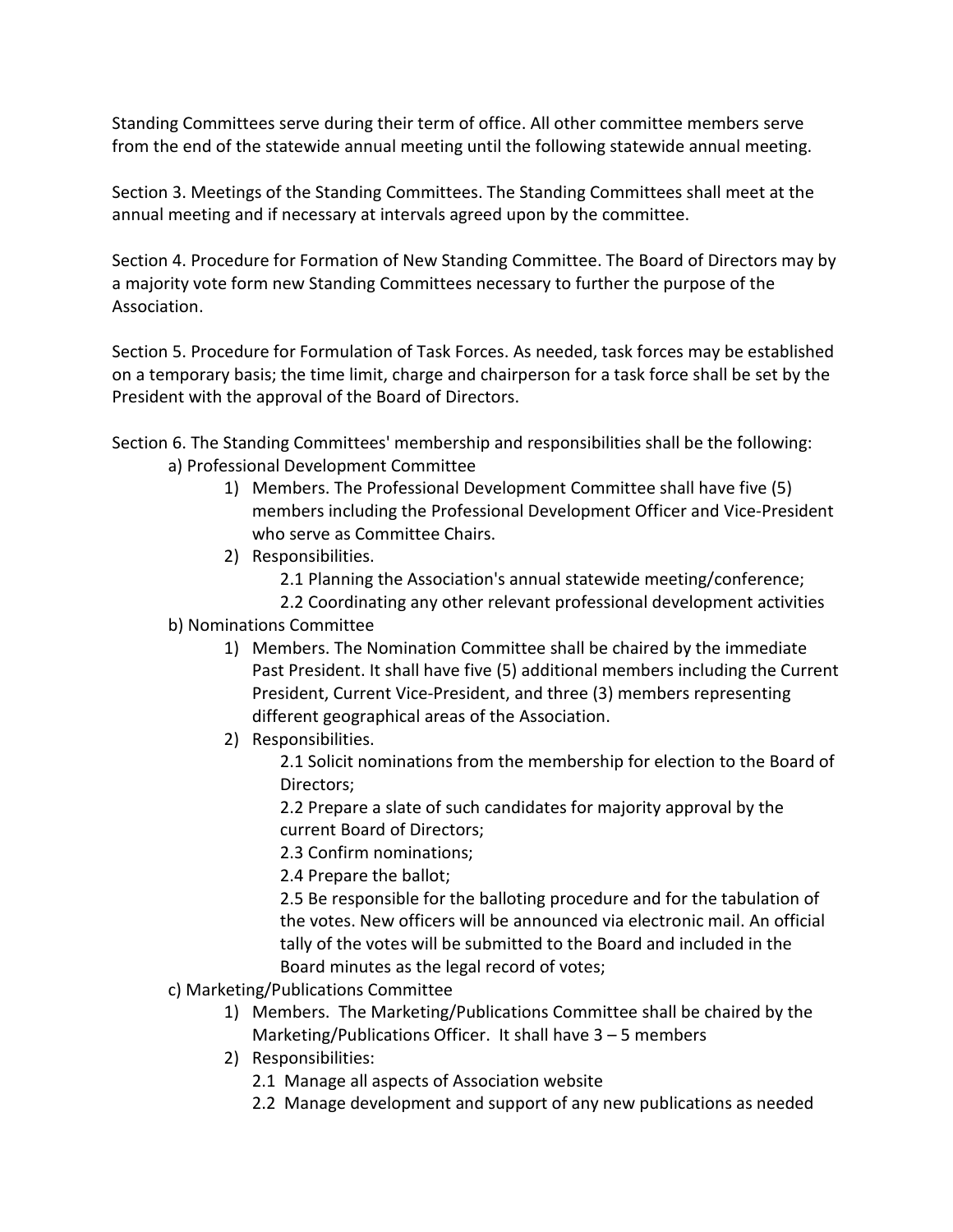### **Article XIV:** Initiative and Referendum

A petition signed by one-fifth (1/5) of the membership is required to initiate proposals on behalf of the Association, or to initiate recession of any previous action taken by the Board or its officers. Such action, initiatives, or referenda then require a regular motion, and a majority vote of the membership or two-thirds (2/3) of those members present at any annual statewide meeting of the Association.

## Article XV: Rules of Order

Robert's Rules of Order shall be the parliamentary authority for proceedings of the Association.

### **Article XVI:** Amendments

Section 1. The Bylaws may be amended by a majority vote of at least ten percent (10%) of the membership at the annual statewide or special meeting of the membership of the Association provided the proposed amendments has been included in the notice calling the meeting.

Section 2. The Bylaws may also be amended by a majority vote of the Board of Directors, provided no fewer than five (5) Directors are present.

### **Article XVII:** General Meetings

Section 1. The annual general meeting of the membership of the Association shall take place at a time and place specified by the Board of Directors. An agenda for this annual general meeting shall be provided at the opening session of the statewide meeting or upon prior request.

Section 2. Other regular meetings of the membership may be determined by the Board of Directors or by the membership at any annual statewide meeting.

Section 3. Special meetings of the membership may be called by the President, and/or upon petition of a majority of the Board of Directors, and/or upon petition of twentyfive percent (25%) of the membership.

Section 4. Notice and the proposed agenda of all meetings of the membership other than the annual general meeting shall be sent to all members of the Association at least thirty (30) days prior to the meeting dates.

Section 5. All members of the Association have the right to attend all general meetings. They may attend Board of Directors and committee meetings as non-voting participants.

Section 6. In any general meeting, ten percent (10%) of the regular membership shall constitute a quorum.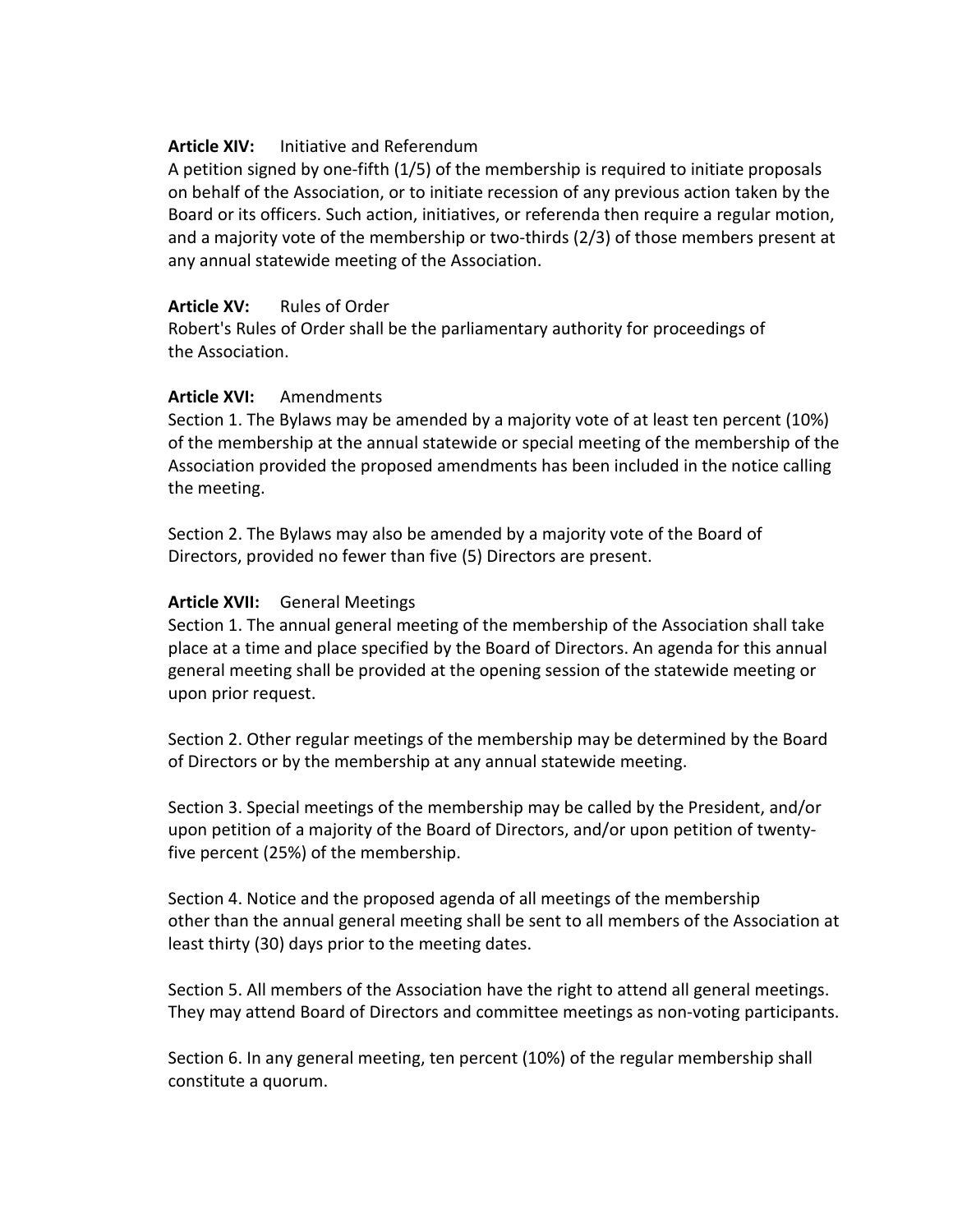Section 7. The Board of Directors shall meet together during the Association's Annual meeting to discuss and coordinate activities for the coming year.

## **Article XVIII** Dissolution

The Association may be dissolved by the affirmative vote or written consent of threefourths (3/4) of all the members of the Association.

## **Article XIX**: Indemnification

Section 1. This Association shall indemnify any person who was or is a party or threatened to be made a party to any threatened, pending or completed action, suit or proceeding, whether civil, criminal, administrative or investigative (other than an action by or in the right of this Association) by reason of the fact that he/she is or was a Director or officer of this Association, or is or was serving at the request of this Association as a Director, officer, employee or agent of another Association or other enterprise, against expenses, including attorneys' fees, judgments, fines and amounts paid in settlement actually and reasonably incurred by his/her in connection with such action, suit or proceeding if he/she acted in good faith and in a manner he/she reasonably believed to be in or not opposed to the best interest of the Association, and with respect to any criminal action or proceeding, has no reasonable cause to believe that his/her conduct was unlawful. The termination of any action, suit, or proceeding by judgment, order, settlement, conviction, or upon a plea or nolo contendere or its equivalent, shall not, of itself, create a presumption that such person did not act in good faith and in a manner which he/she reasonably believed to be in or not opposed to the best interests of the Association, proceeding has reasonable cause to believe that this conduct was unlawful.

Section 2. This Association shall indemnify any person who was or is a party or is threatened to be made a party to any threatened, pending or completed action or suit by or in the right of a Association to procure a judgment in its favor by reason of the fact that he/she is or was a Director or officer of the Association or is or was serving

at the request of the Association as a Director, officer, employee, or agent of another Association or other enterprise, against expenses, including attorneys' fees actually and reasonably incurred by him/her in connection with the defense or settlement of such action or suit if he acted in good faith and in a manner he/she reasonably believed to be in or not opposed to the best interests of the Association, except that no indemnification shall be made in respect of any claim, issue or matter as to which such person shall have adjudged to be liable for negligence or misconduct in the performance of his duties to the Association unless and only to the extent that the Court in which such action or suit was brought shall determine upon application that, despite adjudication of liability but in view of all circumstances of the case, such person is fairly and reasonably entitled to indemnity for such expenses to the extent that the Court shall deem proper.

Section 3. Expenses, including attorneys' fees, incurred in defending a civil or criminal action, suit or proceeding may be paid by the Association in advance in the final disposition of such action, suit or proceeding, upon receipt of an undertaking by or on behalf of the Director or officer to repay such amount unless it shall ultimately be